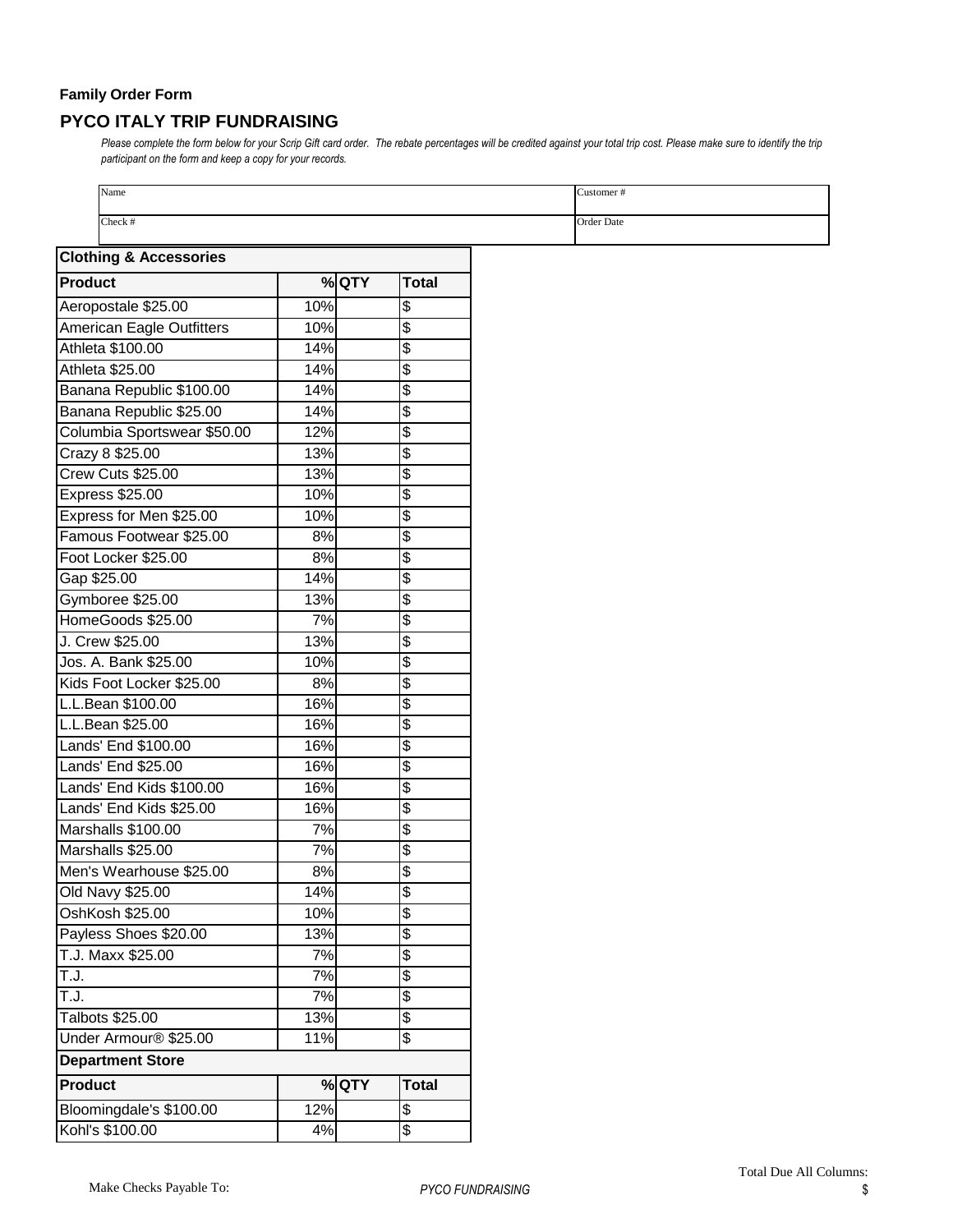| Macy's \$100.00<br>\$<br>Macy's \$25.00<br>10%<br>\$<br>Nordstrom \$100.00<br>6%<br>\$<br>Nordstrom \$25.00<br>6%<br>$\overline{\$}$<br>Nordstrom Rack \$100.00<br>6%<br>\$<br>6%<br>Nordstrom Rack \$25.00<br>\$<br>12%<br>Saks Fifth Avenue \$50.00<br>\$<br>Saks Fifth Avenue OFF 5th<br>12%<br>$\overline{\$}$<br>4%<br>Sears \$25.00<br>\$<br>Sears Auto Service Center<br>4%<br>\$<br>7%<br>Stein Mart \$25.00<br><b>Dining - Casual</b><br><b>Product</b><br>% QTY<br><b>Total</b><br>\$<br>8%<br>Applebee's® \$25.00<br>\$<br>Bonefish Grill \$25.00<br>8%<br>\$<br>Bravo Cucina Italiana \$25.00<br>12%<br>\$<br>8%<br>Buca di Beppo \$25.00<br>\$<br>Buffalo Wild Wings \$25.00<br>8%<br>\$<br>California Pizza Kitchen \$25.00<br>8%<br>\$<br>5%<br>Cheesecake Factory \$25.00<br>\$<br>11%<br>Chili's Grill & Bar \$25.00<br>$\overline{\$}$<br>8%<br>Cracker Barrel \$25.00<br>\$<br>10%<br>Eat'n Park \$25.00<br>\$<br>Gandy Dancer \$25.00<br>9%<br>$\overline{\$}$<br>9%<br>Grand Concourse \$100.00<br>$\overline{\$}$<br>9%<br>Grand Concourse \$25.00<br>\$<br>IHOP \$25.00<br>8%<br>\$<br>Landry's, Inc. \$100.00<br>9%<br>$\overline{\$}$<br>Landry's, Inc. \$25.00<br>9%<br>\$<br>LongHorn Steakhouse ®<br>8%<br>$\overline{\mathcal{E}}$<br>McCormick & Schmick's<br>9%<br>\$<br>McCormick & Schmick's \$25.00<br>9%<br>Morton's Steakhouse \$100.00<br>\$<br>9%<br>\$<br>Noodles & Company \$10.00<br>8%<br>\$<br>Olive Garden ® \$25.00<br>8%<br>\$<br>8%<br>Outback Steakhouse \$25.00<br>\$<br>Pizzeria Uno \$25.00<br>12%<br>\$<br>Rainforest Cafe \$25.00<br>9%<br>\$<br>8%<br>Red Lobster \$25.00<br>\$<br>Rock Bottom Restaurant \$25.00<br>6%<br>$\overline{\$}$<br>Ruby Tuesday \$25.00<br>8%<br>\$<br>Texas Roadhouse \$25.00<br>8%<br>\$<br>Uno Pizzeria & Grill \$25.00<br>12%<br><b>Dining - Fine</b><br><b>Product</b><br>% QTY<br><b>Total</b><br>P.F. Chang's China Bistro<br>8%<br>\$<br>$\overline{\$}$<br><b>Ruth's Chris Steak House</b><br>10% | Kohl's \$25.00     | 4%  | \$              |
|---------------------------------------------------------------------------------------------------------------------------------------------------------------------------------------------------------------------------------------------------------------------------------------------------------------------------------------------------------------------------------------------------------------------------------------------------------------------------------------------------------------------------------------------------------------------------------------------------------------------------------------------------------------------------------------------------------------------------------------------------------------------------------------------------------------------------------------------------------------------------------------------------------------------------------------------------------------------------------------------------------------------------------------------------------------------------------------------------------------------------------------------------------------------------------------------------------------------------------------------------------------------------------------------------------------------------------------------------------------------------------------------------------------------------------------------------------------------------------------------------------------------------------------------------------------------------------------------------------------------------------------------------------------------------------------------------------------------------------------------------------------------------------------------------------------------------------------------------------------------------------------------------------------------------------------------------------------------------------------------|--------------------|-----|-----------------|
|                                                                                                                                                                                                                                                                                                                                                                                                                                                                                                                                                                                                                                                                                                                                                                                                                                                                                                                                                                                                                                                                                                                                                                                                                                                                                                                                                                                                                                                                                                                                                                                                                                                                                                                                                                                                                                                                                                                                                                                             |                    | 10% | $\overline{\$}$ |
|                                                                                                                                                                                                                                                                                                                                                                                                                                                                                                                                                                                                                                                                                                                                                                                                                                                                                                                                                                                                                                                                                                                                                                                                                                                                                                                                                                                                                                                                                                                                                                                                                                                                                                                                                                                                                                                                                                                                                                                             |                    |     |                 |
|                                                                                                                                                                                                                                                                                                                                                                                                                                                                                                                                                                                                                                                                                                                                                                                                                                                                                                                                                                                                                                                                                                                                                                                                                                                                                                                                                                                                                                                                                                                                                                                                                                                                                                                                                                                                                                                                                                                                                                                             |                    |     |                 |
|                                                                                                                                                                                                                                                                                                                                                                                                                                                                                                                                                                                                                                                                                                                                                                                                                                                                                                                                                                                                                                                                                                                                                                                                                                                                                                                                                                                                                                                                                                                                                                                                                                                                                                                                                                                                                                                                                                                                                                                             |                    |     |                 |
|                                                                                                                                                                                                                                                                                                                                                                                                                                                                                                                                                                                                                                                                                                                                                                                                                                                                                                                                                                                                                                                                                                                                                                                                                                                                                                                                                                                                                                                                                                                                                                                                                                                                                                                                                                                                                                                                                                                                                                                             |                    |     |                 |
|                                                                                                                                                                                                                                                                                                                                                                                                                                                                                                                                                                                                                                                                                                                                                                                                                                                                                                                                                                                                                                                                                                                                                                                                                                                                                                                                                                                                                                                                                                                                                                                                                                                                                                                                                                                                                                                                                                                                                                                             |                    |     |                 |
|                                                                                                                                                                                                                                                                                                                                                                                                                                                                                                                                                                                                                                                                                                                                                                                                                                                                                                                                                                                                                                                                                                                                                                                                                                                                                                                                                                                                                                                                                                                                                                                                                                                                                                                                                                                                                                                                                                                                                                                             |                    |     |                 |
|                                                                                                                                                                                                                                                                                                                                                                                                                                                                                                                                                                                                                                                                                                                                                                                                                                                                                                                                                                                                                                                                                                                                                                                                                                                                                                                                                                                                                                                                                                                                                                                                                                                                                                                                                                                                                                                                                                                                                                                             |                    |     |                 |
|                                                                                                                                                                                                                                                                                                                                                                                                                                                                                                                                                                                                                                                                                                                                                                                                                                                                                                                                                                                                                                                                                                                                                                                                                                                                                                                                                                                                                                                                                                                                                                                                                                                                                                                                                                                                                                                                                                                                                                                             |                    |     |                 |
|                                                                                                                                                                                                                                                                                                                                                                                                                                                                                                                                                                                                                                                                                                                                                                                                                                                                                                                                                                                                                                                                                                                                                                                                                                                                                                                                                                                                                                                                                                                                                                                                                                                                                                                                                                                                                                                                                                                                                                                             |                    |     |                 |
|                                                                                                                                                                                                                                                                                                                                                                                                                                                                                                                                                                                                                                                                                                                                                                                                                                                                                                                                                                                                                                                                                                                                                                                                                                                                                                                                                                                                                                                                                                                                                                                                                                                                                                                                                                                                                                                                                                                                                                                             |                    |     |                 |
|                                                                                                                                                                                                                                                                                                                                                                                                                                                                                                                                                                                                                                                                                                                                                                                                                                                                                                                                                                                                                                                                                                                                                                                                                                                                                                                                                                                                                                                                                                                                                                                                                                                                                                                                                                                                                                                                                                                                                                                             |                    |     |                 |
|                                                                                                                                                                                                                                                                                                                                                                                                                                                                                                                                                                                                                                                                                                                                                                                                                                                                                                                                                                                                                                                                                                                                                                                                                                                                                                                                                                                                                                                                                                                                                                                                                                                                                                                                                                                                                                                                                                                                                                                             |                    |     |                 |
|                                                                                                                                                                                                                                                                                                                                                                                                                                                                                                                                                                                                                                                                                                                                                                                                                                                                                                                                                                                                                                                                                                                                                                                                                                                                                                                                                                                                                                                                                                                                                                                                                                                                                                                                                                                                                                                                                                                                                                                             |                    |     |                 |
|                                                                                                                                                                                                                                                                                                                                                                                                                                                                                                                                                                                                                                                                                                                                                                                                                                                                                                                                                                                                                                                                                                                                                                                                                                                                                                                                                                                                                                                                                                                                                                                                                                                                                                                                                                                                                                                                                                                                                                                             |                    |     |                 |
|                                                                                                                                                                                                                                                                                                                                                                                                                                                                                                                                                                                                                                                                                                                                                                                                                                                                                                                                                                                                                                                                                                                                                                                                                                                                                                                                                                                                                                                                                                                                                                                                                                                                                                                                                                                                                                                                                                                                                                                             |                    |     |                 |
|                                                                                                                                                                                                                                                                                                                                                                                                                                                                                                                                                                                                                                                                                                                                                                                                                                                                                                                                                                                                                                                                                                                                                                                                                                                                                                                                                                                                                                                                                                                                                                                                                                                                                                                                                                                                                                                                                                                                                                                             |                    |     |                 |
|                                                                                                                                                                                                                                                                                                                                                                                                                                                                                                                                                                                                                                                                                                                                                                                                                                                                                                                                                                                                                                                                                                                                                                                                                                                                                                                                                                                                                                                                                                                                                                                                                                                                                                                                                                                                                                                                                                                                                                                             |                    |     |                 |
|                                                                                                                                                                                                                                                                                                                                                                                                                                                                                                                                                                                                                                                                                                                                                                                                                                                                                                                                                                                                                                                                                                                                                                                                                                                                                                                                                                                                                                                                                                                                                                                                                                                                                                                                                                                                                                                                                                                                                                                             |                    |     |                 |
|                                                                                                                                                                                                                                                                                                                                                                                                                                                                                                                                                                                                                                                                                                                                                                                                                                                                                                                                                                                                                                                                                                                                                                                                                                                                                                                                                                                                                                                                                                                                                                                                                                                                                                                                                                                                                                                                                                                                                                                             |                    |     |                 |
|                                                                                                                                                                                                                                                                                                                                                                                                                                                                                                                                                                                                                                                                                                                                                                                                                                                                                                                                                                                                                                                                                                                                                                                                                                                                                                                                                                                                                                                                                                                                                                                                                                                                                                                                                                                                                                                                                                                                                                                             |                    |     |                 |
|                                                                                                                                                                                                                                                                                                                                                                                                                                                                                                                                                                                                                                                                                                                                                                                                                                                                                                                                                                                                                                                                                                                                                                                                                                                                                                                                                                                                                                                                                                                                                                                                                                                                                                                                                                                                                                                                                                                                                                                             |                    |     |                 |
|                                                                                                                                                                                                                                                                                                                                                                                                                                                                                                                                                                                                                                                                                                                                                                                                                                                                                                                                                                                                                                                                                                                                                                                                                                                                                                                                                                                                                                                                                                                                                                                                                                                                                                                                                                                                                                                                                                                                                                                             |                    |     |                 |
|                                                                                                                                                                                                                                                                                                                                                                                                                                                                                                                                                                                                                                                                                                                                                                                                                                                                                                                                                                                                                                                                                                                                                                                                                                                                                                                                                                                                                                                                                                                                                                                                                                                                                                                                                                                                                                                                                                                                                                                             |                    |     |                 |
|                                                                                                                                                                                                                                                                                                                                                                                                                                                                                                                                                                                                                                                                                                                                                                                                                                                                                                                                                                                                                                                                                                                                                                                                                                                                                                                                                                                                                                                                                                                                                                                                                                                                                                                                                                                                                                                                                                                                                                                             |                    |     |                 |
|                                                                                                                                                                                                                                                                                                                                                                                                                                                                                                                                                                                                                                                                                                                                                                                                                                                                                                                                                                                                                                                                                                                                                                                                                                                                                                                                                                                                                                                                                                                                                                                                                                                                                                                                                                                                                                                                                                                                                                                             |                    |     |                 |
|                                                                                                                                                                                                                                                                                                                                                                                                                                                                                                                                                                                                                                                                                                                                                                                                                                                                                                                                                                                                                                                                                                                                                                                                                                                                                                                                                                                                                                                                                                                                                                                                                                                                                                                                                                                                                                                                                                                                                                                             |                    |     |                 |
|                                                                                                                                                                                                                                                                                                                                                                                                                                                                                                                                                                                                                                                                                                                                                                                                                                                                                                                                                                                                                                                                                                                                                                                                                                                                                                                                                                                                                                                                                                                                                                                                                                                                                                                                                                                                                                                                                                                                                                                             |                    |     |                 |
|                                                                                                                                                                                                                                                                                                                                                                                                                                                                                                                                                                                                                                                                                                                                                                                                                                                                                                                                                                                                                                                                                                                                                                                                                                                                                                                                                                                                                                                                                                                                                                                                                                                                                                                                                                                                                                                                                                                                                                                             |                    |     |                 |
|                                                                                                                                                                                                                                                                                                                                                                                                                                                                                                                                                                                                                                                                                                                                                                                                                                                                                                                                                                                                                                                                                                                                                                                                                                                                                                                                                                                                                                                                                                                                                                                                                                                                                                                                                                                                                                                                                                                                                                                             |                    |     |                 |
|                                                                                                                                                                                                                                                                                                                                                                                                                                                                                                                                                                                                                                                                                                                                                                                                                                                                                                                                                                                                                                                                                                                                                                                                                                                                                                                                                                                                                                                                                                                                                                                                                                                                                                                                                                                                                                                                                                                                                                                             |                    |     |                 |
|                                                                                                                                                                                                                                                                                                                                                                                                                                                                                                                                                                                                                                                                                                                                                                                                                                                                                                                                                                                                                                                                                                                                                                                                                                                                                                                                                                                                                                                                                                                                                                                                                                                                                                                                                                                                                                                                                                                                                                                             |                    |     |                 |
|                                                                                                                                                                                                                                                                                                                                                                                                                                                                                                                                                                                                                                                                                                                                                                                                                                                                                                                                                                                                                                                                                                                                                                                                                                                                                                                                                                                                                                                                                                                                                                                                                                                                                                                                                                                                                                                                                                                                                                                             |                    |     |                 |
|                                                                                                                                                                                                                                                                                                                                                                                                                                                                                                                                                                                                                                                                                                                                                                                                                                                                                                                                                                                                                                                                                                                                                                                                                                                                                                                                                                                                                                                                                                                                                                                                                                                                                                                                                                                                                                                                                                                                                                                             |                    |     |                 |
|                                                                                                                                                                                                                                                                                                                                                                                                                                                                                                                                                                                                                                                                                                                                                                                                                                                                                                                                                                                                                                                                                                                                                                                                                                                                                                                                                                                                                                                                                                                                                                                                                                                                                                                                                                                                                                                                                                                                                                                             |                    |     |                 |
|                                                                                                                                                                                                                                                                                                                                                                                                                                                                                                                                                                                                                                                                                                                                                                                                                                                                                                                                                                                                                                                                                                                                                                                                                                                                                                                                                                                                                                                                                                                                                                                                                                                                                                                                                                                                                                                                                                                                                                                             |                    |     |                 |
|                                                                                                                                                                                                                                                                                                                                                                                                                                                                                                                                                                                                                                                                                                                                                                                                                                                                                                                                                                                                                                                                                                                                                                                                                                                                                                                                                                                                                                                                                                                                                                                                                                                                                                                                                                                                                                                                                                                                                                                             |                    |     |                 |
|                                                                                                                                                                                                                                                                                                                                                                                                                                                                                                                                                                                                                                                                                                                                                                                                                                                                                                                                                                                                                                                                                                                                                                                                                                                                                                                                                                                                                                                                                                                                                                                                                                                                                                                                                                                                                                                                                                                                                                                             |                    |     |                 |
|                                                                                                                                                                                                                                                                                                                                                                                                                                                                                                                                                                                                                                                                                                                                                                                                                                                                                                                                                                                                                                                                                                                                                                                                                                                                                                                                                                                                                                                                                                                                                                                                                                                                                                                                                                                                                                                                                                                                                                                             |                    |     |                 |
|                                                                                                                                                                                                                                                                                                                                                                                                                                                                                                                                                                                                                                                                                                                                                                                                                                                                                                                                                                                                                                                                                                                                                                                                                                                                                                                                                                                                                                                                                                                                                                                                                                                                                                                                                                                                                                                                                                                                                                                             |                    |     |                 |
|                                                                                                                                                                                                                                                                                                                                                                                                                                                                                                                                                                                                                                                                                                                                                                                                                                                                                                                                                                                                                                                                                                                                                                                                                                                                                                                                                                                                                                                                                                                                                                                                                                                                                                                                                                                                                                                                                                                                                                                             |                    |     |                 |
|                                                                                                                                                                                                                                                                                                                                                                                                                                                                                                                                                                                                                                                                                                                                                                                                                                                                                                                                                                                                                                                                                                                                                                                                                                                                                                                                                                                                                                                                                                                                                                                                                                                                                                                                                                                                                                                                                                                                                                                             |                    |     |                 |
|                                                                                                                                                                                                                                                                                                                                                                                                                                                                                                                                                                                                                                                                                                                                                                                                                                                                                                                                                                                                                                                                                                                                                                                                                                                                                                                                                                                                                                                                                                                                                                                                                                                                                                                                                                                                                                                                                                                                                                                             |                    |     |                 |
|                                                                                                                                                                                                                                                                                                                                                                                                                                                                                                                                                                                                                                                                                                                                                                                                                                                                                                                                                                                                                                                                                                                                                                                                                                                                                                                                                                                                                                                                                                                                                                                                                                                                                                                                                                                                                                                                                                                                                                                             |                    |     |                 |
|                                                                                                                                                                                                                                                                                                                                                                                                                                                                                                                                                                                                                                                                                                                                                                                                                                                                                                                                                                                                                                                                                                                                                                                                                                                                                                                                                                                                                                                                                                                                                                                                                                                                                                                                                                                                                                                                                                                                                                                             |                    |     |                 |
|                                                                                                                                                                                                                                                                                                                                                                                                                                                                                                                                                                                                                                                                                                                                                                                                                                                                                                                                                                                                                                                                                                                                                                                                                                                                                                                                                                                                                                                                                                                                                                                                                                                                                                                                                                                                                                                                                                                                                                                             |                    |     |                 |
|                                                                                                                                                                                                                                                                                                                                                                                                                                                                                                                                                                                                                                                                                                                                                                                                                                                                                                                                                                                                                                                                                                                                                                                                                                                                                                                                                                                                                                                                                                                                                                                                                                                                                                                                                                                                                                                                                                                                                                                             |                    |     |                 |
|                                                                                                                                                                                                                                                                                                                                                                                                                                                                                                                                                                                                                                                                                                                                                                                                                                                                                                                                                                                                                                                                                                                                                                                                                                                                                                                                                                                                                                                                                                                                                                                                                                                                                                                                                                                                                                                                                                                                                                                             | Dining - On The Go |     |                 |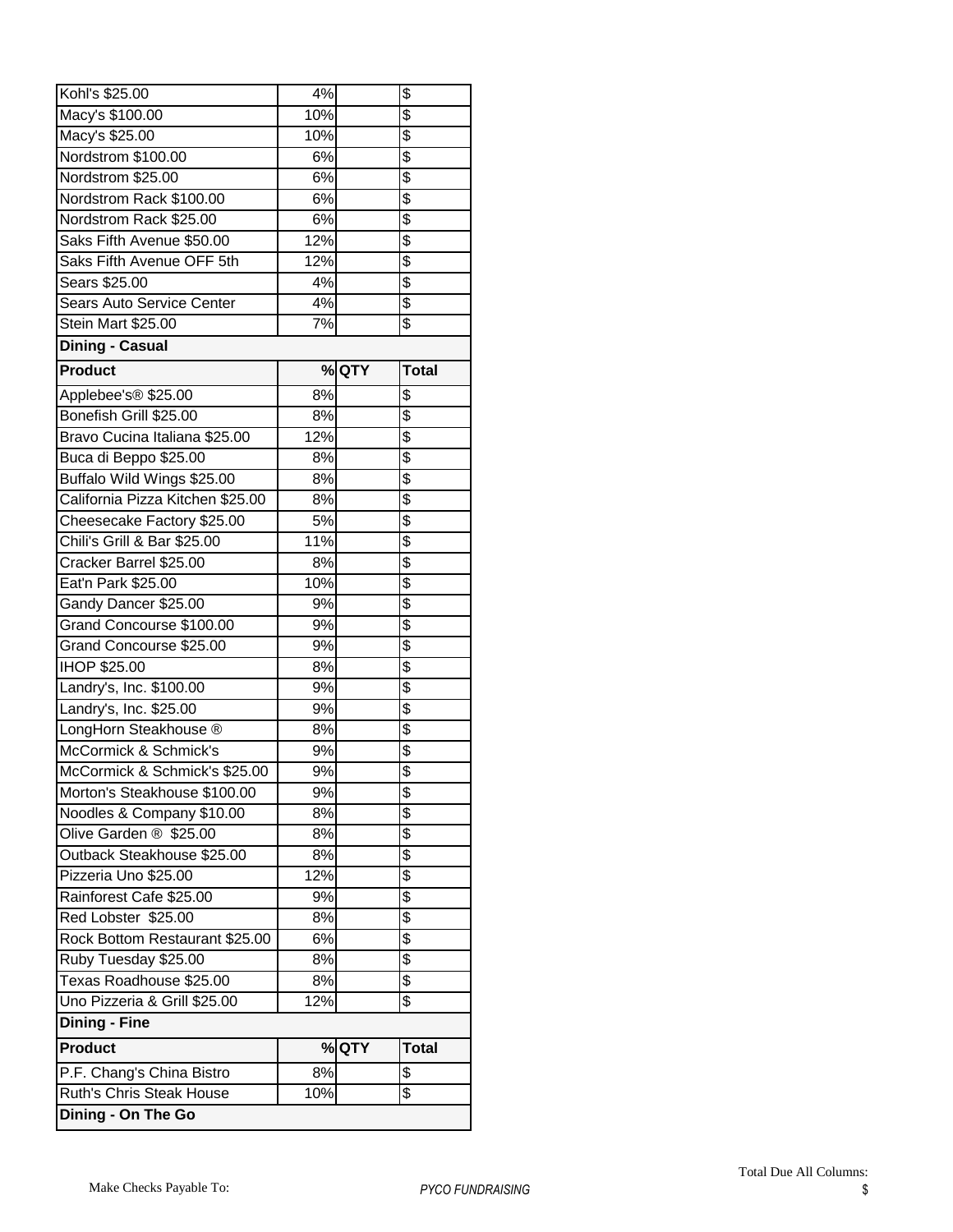| <b>Product</b>                        |      | % QTY | <b>Total</b>    |
|---------------------------------------|------|-------|-----------------|
| Bruegger's Bagels \$10.00             | 7%   |       | \$              |
| Burger King \$10.00                   | 4%   |       | \$              |
| Chipotle Mexican Grill \$10.00        | 10%  |       | \$              |
| Chipotle Mexican Grill \$25.00        | 10%  |       | $\overline{\$}$ |
| Cold Stone Creamery \$10.00           | 8%   |       | \$              |
| Domino's \$25.00                      | 8%   |       | \$              |
| Dunkin' Donuts \$25.00                | 3%   |       | \$              |
| Einstein Bros. Bagels \$10.00         | 10%  |       | \$              |
| Panera Bread \$25.00                  | 8%   |       | \$              |
| Qdoba Mexican Grill \$25.00           | 7%   |       | $\overline{\$}$ |
| Starbucks \$10.00                     | 7%   |       | \$              |
| Starbucks \$25.00                     | 7%   |       | $\overline{\$}$ |
| Steak 'n Shake \$10.00                | 8%   |       | \$              |
| SUBWAY® Restaurants \$10.00           | 6%   |       | $\overline{\$}$ |
| Taco Bell \$10.00                     | 5%   |       | \$              |
| Wendy's \$10.00                       | 4%   |       | \$              |
| <b>Discount Store</b>                 |      |       |                 |
| <b>Product</b>                        |      | %QTY  | <b>Total</b>    |
| Baby Depot at Burlington Coat         | 8%   |       | \$              |
| Burlington Coat Factory \$25.00       | 8%   |       | \$              |
| Kmart \$25.00                         | 4%   |       | $\overline{\$}$ |
| Sam's Club \$100.00                   | 2.5% |       | \$              |
| Sam's Club \$25.00                    | 2.5% |       | $\overline{\$}$ |
| Sam's Club \$250.00                   | 2.5% |       | \$              |
| Target \$100.00                       | 2.5% |       | $\overline{\$}$ |
| Target \$25.00                        | 2.5% |       | \$              |
| <b>Walmart \$100.00</b>               | 2.5% |       | \$              |
| <b>Walmart \$25.00</b>                | 2.5% |       | \$              |
| <b>Electronics &amp; Office</b>       |      |       |                 |
| <b>Product</b>                        |      | %QTY  | <b>Total</b>    |
| Best Buy® \$25.00                     | 4%   |       | \$              |
| GameStop \$25.00                      | 3%   |       | \$              |
| Office Depot / Office Max             | 5%   |       | \$              |
| Staples \$25.00                       | 5%   |       | \$              |
| <b>Entertainment</b>                  |      |       |                 |
| <b>Product</b>                        |      | % QTY | <b>Total</b>    |
| <b>AMC Theatres Single Ticket</b>     | 10%  |       | \$              |
| <b>AMC Theatres Single Ticket</b>     | 10%  |       | \$              |
| AMC Theatres <sup>®</sup> \$25.00     | 8%   |       | \$              |
| Barnes & Noble \$25.00                | 8%   |       | \$              |
| Barnes & Noble College                | 8%   |       | \$              |
| Cinemark Theatres \$25.00             | 4%   |       | \$              |
| <b>Cinemark Theatres Single Admit</b> | 10%  |       | \$              |
| Fandango \$25.00                      | 4%   |       | \$              |
| Gas & Auto                            |      |       |                 |
| <b>Product</b>                        |      | % QTY | <b>Total</b>    |
| Advance Auto Parts \$25.00            | 7%   |       | \$              |
| BP \$50.00                            | 1.5% |       | \$              |
|                                       |      |       |                 |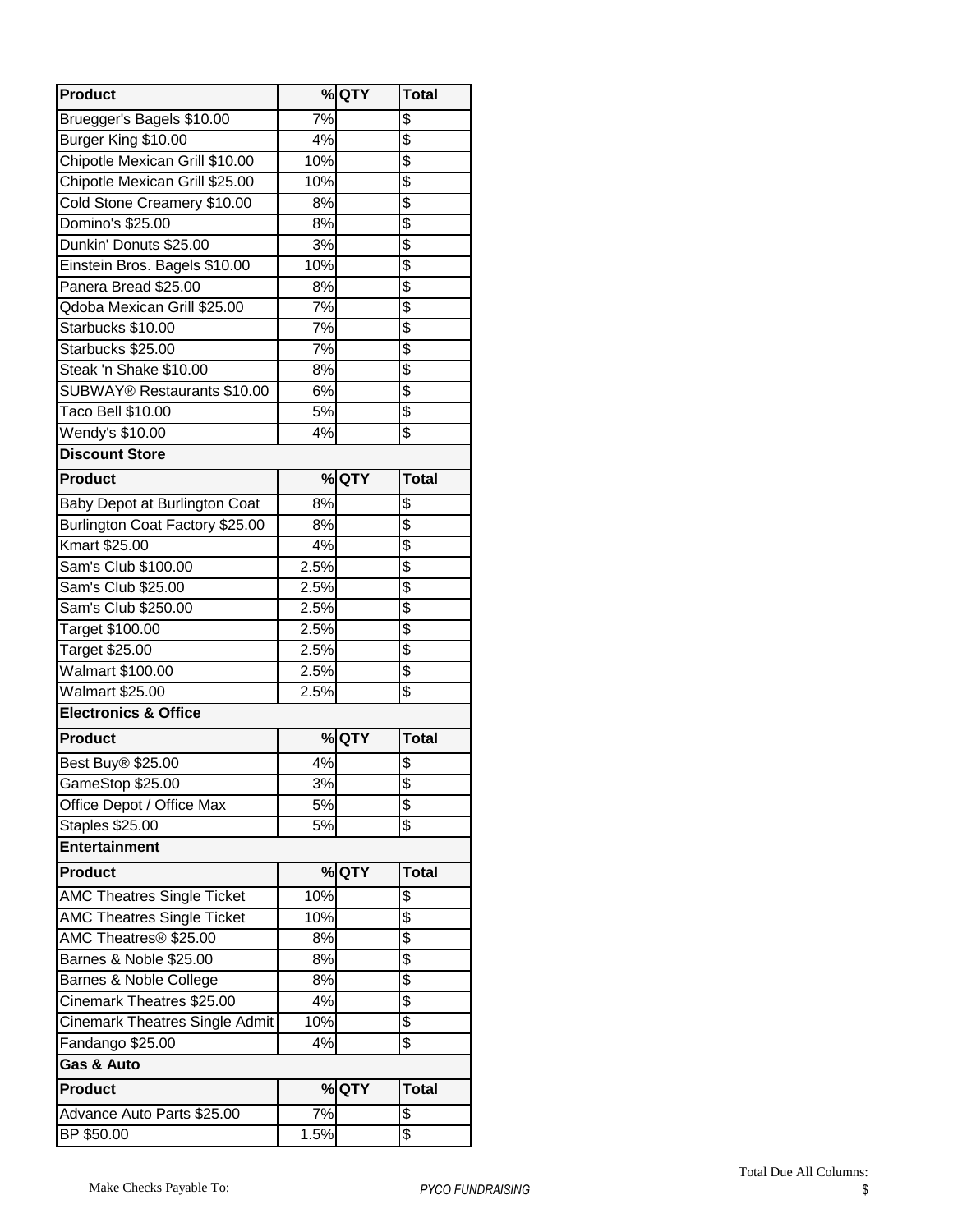| Exxon \$50.00               | $1\%$ |       | \$              |
|-----------------------------|-------|-------|-----------------|
| Gulf Oil \$25.00            | 1.5%  |       | \$              |
| Jiffy Lube \$30.00          | 8%    |       | \$              |
| Mobil \$50.00               | 1%    |       | \$              |
| Pep Boys \$20.00            | 4%    |       | \$              |
| Sheetz \$100.00             | 3%    |       | \$              |
| Sheetz \$25.00              | 3%    |       | \$              |
| Shell \$25.00               | 2%    |       | \$              |
| Sunoco \$50.00              | 1%    |       | \$              |
| Grocery                     |       |       |                 |
| <b>Product</b>              |       | %QTY  | <b>Total</b>    |
| Albertsons \$25.00          | 4%    |       | \$              |
| GetGo \$100.00              | 4%    |       | \$              |
| GetGo \$25.00               | 4%    |       | \$              |
| Giant Eagle \$100.00        | 4%    |       | \$              |
| Giant Eagle \$25.00         | 4%    |       | \$              |
| Whole Foods Market \$100.00 | 3%    |       | \$              |
| Whole Foods Market \$25.00  | 3%    |       | $\overline{\$}$ |
| <b>Health &amp; Beauty</b>  |       |       |                 |
| <b>Product</b>              |       | % QTY | <b>Total</b>    |
| Bath & Body Works \$25.00   | 13%   |       | \$              |
| CVS Pharmacy® \$25.00       | 6%    |       | \$              |
| GNC \$25.00                 | 8%    |       | \$              |
| Rite Aid \$25.00            | 4%    |       | $\overline{\$}$ |
|                             | 12%   |       | $\overline{\$}$ |
| Sally Beauty Supply \$25.00 |       |       |                 |
| Sephora \$25.00             | 5%    |       | $\overline{\$}$ |
| <b>ULTA \$25.00</b>         | 4%    |       | \$              |
| Walgreens \$25.00           | 5%    |       | \$              |
| <b>Home Decor</b>           |       |       |                 |
| <b>Product</b>              |       | % QTY | <b>Total</b>    |
| Bed Bath & Beyond \$100.00  | 7%    |       | \$              |
| Bed Bath & Beyond \$25.00   | 7%    |       | \$              |
| PBteen \$25.00              | 8%    |       | \$              |
| Pottery Barn \$100.00       | 8%    |       | \$              |
| Pottery Barn \$25.00        | 8%    |       | \$              |
| Williams Sonoma \$100.00    | 8%    |       | \$              |
| Williams Sonoma \$25.00     | 8%    |       | \$              |
| <b>Home Improvement</b>     |       |       |                 |
| <b>Product</b>              |       | % QTY | <b>Total</b>    |
| Ace Hardware \$100.00       | 4%    |       | \$              |
| Ace Hardware \$25.00        | 4%    |       | \$              |
| Home Depot \$100.00         | 4%    |       | \$              |
| Lowe's \$100.00             | 4%    |       | \$              |
| Lowe's \$25.00              | 4%    |       | \$              |
| The Home Depot \$100.00     | 4%    |       | \$              |
| The Home Depot \$25.00      | 4%    |       | \$              |
| The Home Depot \$500.00     | 4%    |       | \$              |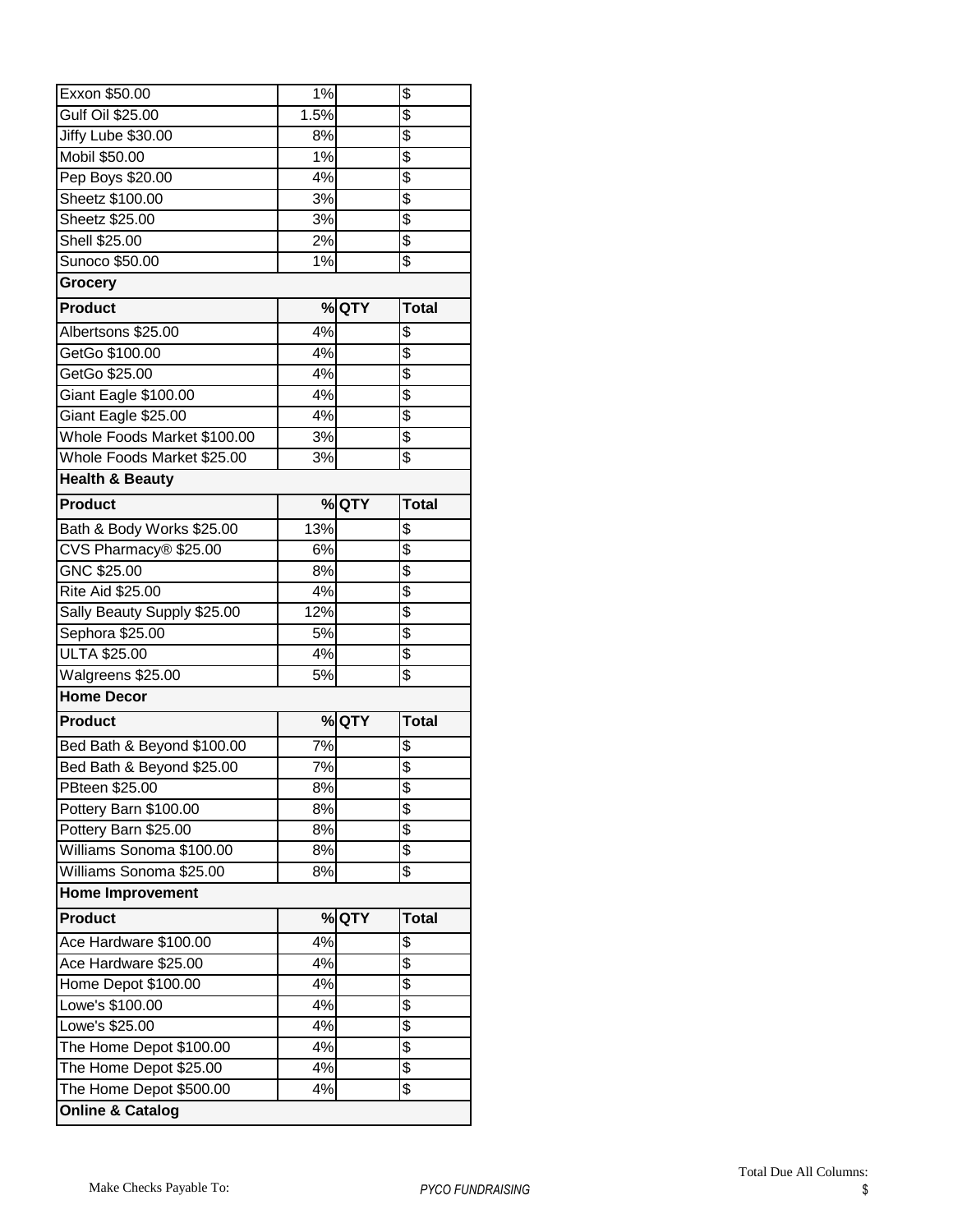| <b>Product</b>                  |      | $%$ QTY | <b>Total</b>    |
|---------------------------------|------|---------|-----------------|
| 1-800-Flowers \$50.00           | 12%  |         | \$              |
| Amazon.com \$10.00              | 2.5% |         | \$              |
| Amazon.com \$100.00             | 2.5% |         | $\overline{\$}$ |
| Amazon.com \$25.00              | 2.5% |         | \$              |
| Groupon.com \$25.00             | 7%   |         | \$              |
| iTunes <sup>®</sup> \$15.00     | 5%   |         | \$              |
| iTunes <sup>®</sup> \$25.00     | 5%   |         | \$              |
| Prime Membership from           | 8%   |         | \$              |
| Shutterfly \$25.00              | 4%   |         | \$              |
| Zappos.com \$100.00             | 8%   |         | \$              |
| Zappos.com \$25.00              | 8%   |         | \$              |
| <b>Specialty Retailer</b>       |      |         |                 |
| <b>Product</b>                  |      | % QTY   | <b>Total</b>    |
| American Girl \$100.00          | 9%   |         | \$              |
| American Girl \$25.00           | 9%   |         | \$              |
| Babies"R"Us \$100.00            | 3%   |         | \$              |
| Babies"R"Us \$20.00             | 3%   |         | $\overline{\$}$ |
| Build-A-Bear Workshop \$25.00   | 8%   |         | $\overline{\$}$ |
| Hallmark \$25.00                | 4%   |         | \$              |
| Honey Baked Ham \$25.00         | 12%  |         | \$              |
| Jo-Ann Fabric and Craft Stores  | 6%   |         | \$              |
| Michaels \$25.00                | 4%   |         | \$              |
| <b>Oriental Trading Company</b> | 9%   |         | \$              |
| PetSmart \$25.00                | 5%   |         | $\overline{\$}$ |
| See's Candies \$25.00           | 9%   |         | \$              |
| Toys"R"Us \$100.00              | 3%   |         | \$              |
| Toys"R"Us \$20.00               | 3%   |         | \$              |
| <b>Sporting Goods</b>           |      |         |                 |
| <b>Product</b>                  |      | % QTY   | <b>Total</b>    |
| Bass Pro Shops \$25.00          | 9%   |         | \$              |
| Cabela's \$25.00                | 6%   |         | \$              |
| Dick's Sporting Goods \$25.00   | 8%   |         | \$              |
| Dunham's Sports \$25.00         | 8%   |         | \$              |
| Field & Stream \$100.00         | 8%   |         | \$              |
| Field & Stream \$25.00          | 8%   |         | \$              |
| Golf Galaxy \$25.00             | 8%   |         | \$              |
| <b>Travel</b>                   |      |         |                 |
| <b>Product</b>                  |      | % QTY   | <b>Total</b>    |
| Avis Car Rental \$50.00         | 8%   |         | \$              |
| Best Western International      | 12%  |         | \$              |
| Budget Car Rental \$50.00       | 8%   |         | \$              |
| Comfort Suites \$100.00         | 4%   |         | \$              |
| Delta Air Lines \$250.00        | 4%   |         | \$              |
| Disney \$100.00                 | 3%   |         | \$              |
| Disney \$1000.00                | 3%   |         | \$              |
| Double Tree By Hilton \$100.00  | 2%   |         | \$              |
| Embassy Suites by Hilton        | 2%   |         | \$              |
| Fairmont Hotels \$100.00        | 9%   |         | \$              |